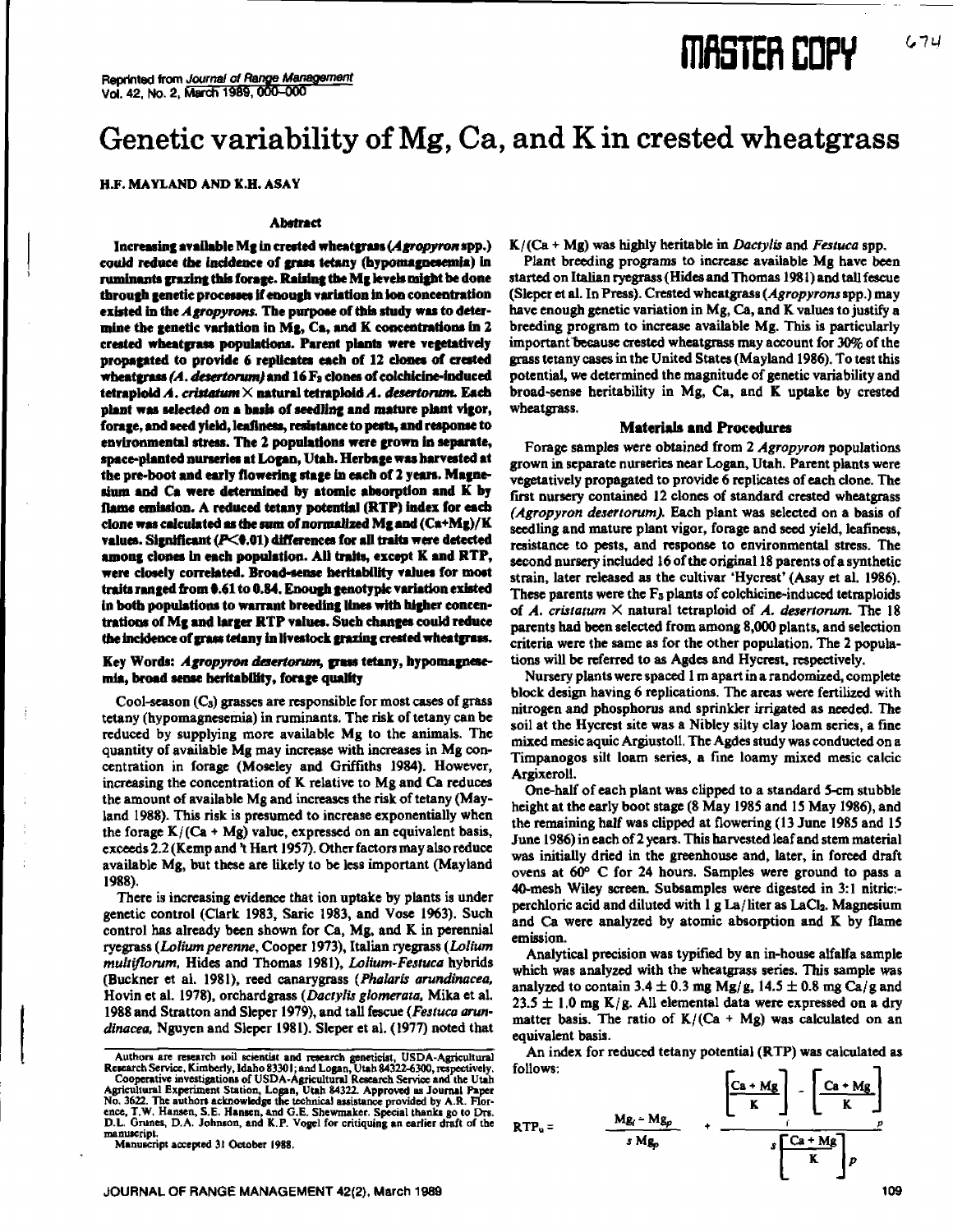

where the subscript *'I'* is the value for the individual plant. The subscript  $p'$  is the mean value for the population, and the  $r'$  is the square root of the error mean square in the F test for the appropriate trait at a given harvest date. The  $RTP<sub>u</sub>$  (as shown above) is a normalized function having a mean value of zero for a given population. Values of RTP in this paper are shown as  $RTP<sub>u</sub> + 10$  so all values are positive.

Analysis of variance was calculated with replications, clones, and years considered as random variables and harvests as a fixed variable. Broad-sense heritabilities  $(H_b)$  were computed on a mean basis from variance components (Burton and DeVane 1953). The H<sub>b</sub> was the ratio  $\sigma^2 C / \sigma^2_{\text{ph}}$ , where  $\sigma^2 C$  was the variance component due to differences among clones, and  $\sigma^2_{\rm ph}$  was the variance of the mean for each clone.

#### **Results and Discussion**

Significant differences (P<0.01) were found among clones for all traits measured in the Agdes and Hycrest populations (Table 1). Differences between harvests and years were also significant, corroborating the year and seasonal variation in the occurrence of grass tetany. Harvest and year mean squares for RIP were zero because values were normalized within each harvest.

The mean square error terms for clones were highly significant for all traits measured in each of the Agdes harvests (combined data shown in Table 1). Similarly, all main effects were significant  $(P<0.05)$  for Hycrest, except Ca in harvest 2 in 1985, K/ $(Ca + Mg)$ ratio in harvest 2 and the 1986 combined analysis, and the RTP index in harvest 2 of 1986. It is concluded from these results that elemental uptake is under genetic control in both populations and that genetic variability is available for selection purposes.

Clone  $\times$  harvest and clone  $\times$  year interactions were often significant **because relative** differences among clones were not consistent across harvests and years. Some clones had consistently high or low values for the measured characteristics.

The RTP index should be a good measure of "available Mg". It

includes information on the interactions of Mg, Ca, and K (Kemp and 't Hart 1957, Mayland and Grunes 1979) while also giving additional weight or consideration to the Mg concentration in the forage. Using the RTP index would allow an evaluation of progress in selection programs.

There were wide ranges among the clones for all traits studied in Agdes (Table 2) and Hycrest (Table 3). Dividing the range (max min) by the mean provided a normalized measure of dispersion. Relative ranges among means of Agdes clones, when computed over years and harvests, made up 31, 36, 26, 27, and 38% of the mean Ca, Mg, K,  $(K/(Ca + Mg))$ , and RTP index, respectively. Corresponding values for Hycrest were 40, 37, 24, 17, and 27%. These ranges provide additional evidence of the opportunities for increasing Mg concentrations in crested wheatgrass through breeding and selection and reducing the incidence of grass tetany in livestock.

Calcium, Mg, and K concentrations were lower in the second harvest than in the first in both populations (Tables 2 and 3). A reduction was expected as the plants accumulated more photosynthate thereby diluting the elemental concentrations. Values for Ca and Mg decreased more than K when evaluating the changes associated with increased maturation. This resulted in  $K/(Ca +$ Mg) ratios which were 50% higher in the second harvest of Agdes and 12% higher in second harvest of Hycrest. The ratio means exceeded the 2.2 critical level at the second harvest for both populations. Means of elemental traits for Hycrest and Agdes could not *be statistically* compared because the 2 populations were grown on different soils.

The Agdes plants contained higher concentrations of Ca, Mg, and K in 1986 than in 1985. Hycrest clones also had higher Ca concentrations in 1986 but lower levels of Mg and especially K than did these same plants in 1985. This may reflect small differences in phenology at the time of sampling each year or perhaps differences in *soil* moisture, temperature, and nutrition over sites and years. The 1985 K/(Ca + Mg) values were slightly higher than in 1986 for the Agdes population (Table 2) but much higher for the Hycrest populations (Table 3).

÷  $\frac{1}{2}$ 

ł

**Table I. Analysis of variance of elemental \*rafts combined over harvests and years for** *Agropyron deseitoeum end* **Hycrest clones.**

|                      |                            |               | Mean squares |           |            |               |           |
|----------------------|----------------------------|---------------|--------------|-----------|------------|---------------|-----------|
| Source               |                            | d.f.          | Ca           | Mg        | к          | $K/(Ca + Mg)$ | RTP index |
| Agropyron desertorum |                            |               |              |           |            |               |           |
| <b>BLOCKS</b>        | (B)                        | 5             | 0.6          | 0.2       | 8.9        | 24.5          | 1392**    |
| <b>CLONES</b>        | $\mathbf{C}$               | $\mathbf{11}$ | $2.3**$      | $0.4***$  | 47.0**     | $91.2***$     | 2238**    |
| <b>ERROR</b>         | a                          | 55            | 0.3          | 0.0       | 3.4        | 7.6           | 304       |
| <b>HARVEST</b>       | (H)                        |               | $286.$ **    | 40.0**    | 1283. **   | 5150. **      | 0         |
| C X H                |                            | 11            | 0.3          | 0.1       | $22.2***$  | 48.2**        | 1472**    |
| <b>YEARS</b>         | $\alpha$                   |               | 20,2**       | $2.0***$  | 18.6**     | $380.$ **     | 0         |
| CXY                  |                            | 11            | $0.8***$     | $0.3***$  | $6.9***$   | $19.8***$     | 1409**    |
| HXY                  |                            |               | $2.1***$     | $1.2***$  | 38.4**     | $70.1***$     | 0         |
| CXHXY                |                            | $\mathbf{11}$ | 0,3          | 0.1       | 2.2        | 9.1           | 300*      |
| <b>Residual</b>      |                            | 180           | 0.3          | 0.1       | 2.2        | 7.7           | 372       |
| Hycrest              |                            |               |              |           |            |               |           |
| <b>BLOCKS</b>        | (B)                        | 5             | 0.8          | 0.2       | 35.9       | 12.8          | 1090**    |
| <b>CLONES</b>        | $\left( \mathbf{C}\right)$ | 15            | $2.2**$      | $0.3***$  | $32.5***$  | 37.8**        | 1640**    |
| <b>ERROR</b>         | a                          | 75            | 0.2          | 0.0       | 5,4        | 8.2           | 320       |
| <b>HARVEST</b>       | (H)                        |               | $146.$ **    | $31.4***$ | $5010.$ ** | 599.          | 0         |
| CXH                  |                            | 15            | $0.6***$     | $0.1*$    | 8.         | 13.5          | 496**     |
| <b>YEARS</b>         | ( Y )                      |               | $47.6***$    | $0.6***$  | 4710. **   | 8940. **      | 0         |
| CXY                  |                            | 15            | $0.6***$     | $0.1*$    | 5.2        | 16.5          | 68!*      |
| <b>HXY</b>           |                            |               | $2.5***$     | $1.1***$  | $2160.$ ** | 152. **       | 0         |
| CXHXY                |                            | 15            | 0.2          | $0.1$ *   | 3,1        | 7.4           | 360**     |
| <b>RESIDUAL</b>      |                            | 240           | 0.2          | 0.0       | 5.1        | 9.8           | 384       |

\* \*\*Significant at P<0.05 and P<0.01, respectively.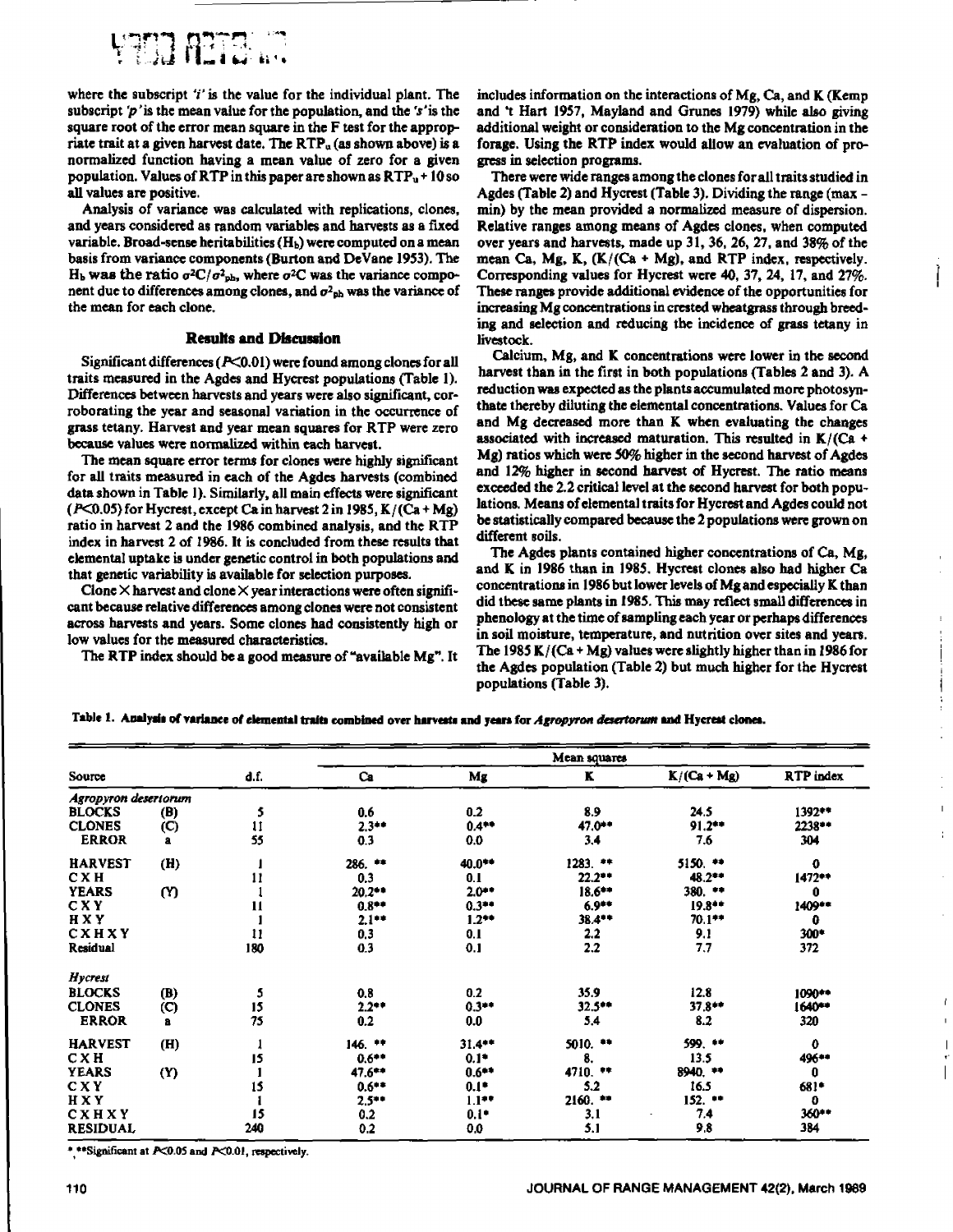| Table 2. Ranges, means, standard errors of the difference (SEd), and broad-sense heritabilities (H) of elemental traits in 12 <i>A gropyron desertorum</i> clones |  |  |
|-------------------------------------------------------------------------------------------------------------------------------------------------------------------|--|--|
| grown at Logan, Utah, in 1985 and 1986.                                                                                                                           |  |  |

|                        | Years Combined |               | <b>Harvests Combined</b> | Yrs-Harv Comb. |               |
|------------------------|----------------|---------------|--------------------------|----------------|---------------|
| Traits                 | Cut 1          | Cut 2         | 1985                     | 1986           |               |
| Calcium <sup>1</sup>   |                |               |                          |                |               |
| Range                  | 3.53-4.69      | $1.58 - 2.43$ | $2.18 - 3.33$            | 2.80-3.97      | $2.56 - 3.50$ |
| Mean                   | 4.04**         | $2.05***$     | $2.78**$                 | $3.31***$      | $3.04**$      |
| <b>SEd</b>             | 0.12           | 0.12          | 0.19                     | 0.22           | 0.15          |
| $\mathbf H$            | 0.52           | 0.81          | 0.88                     | 0.77           | 0.64          |
| Magnesium <sup>1</sup> |                |               |                          |                |               |
| Range                  | $1.23 - 1.89$  | $0.73 - 93$   | $0.94 - 1.37$            | $0.98 - 1.58$  | $0.98 - 1.41$ |
| Mean                   | $1.57**$       | $0.82**$      | 1.11                     | $1.28**$       | $1.19**$      |
| <b>SEd</b>             | 0.13           | 0.04          | 0.09                     | 0.11           | 0.07          |
| $\mathbf{H}$           | 0.23           | 0.38          | 0.80                     | 0.81           | 0.27          |
| Potassium <sup>1</sup> |                |               |                          |                |               |
| Range                  | $15.5 - 22.6$  | $14.0 - 18.2$ | $15.9 - 19.8$            | $14.8 - 21.0$  | $15.4 - 20.0$ |
| Mean                   | $20.4***$      | $16.2***$     | $18.0**$                 | 18.5**         | $18.3***$     |
| <b>SEd</b>             | 0.80           | 0.52          | 0.25                     | 0.74           | 0.53          |
| $\mathbf{H}$           | 0.88           | 0.78          | 0.85                     | 0.91           | 0.83          |
| $K/(Ca+Mg)$            |                |               |                          |                |               |
| Range                  | $1.27 - 1.94$  | $1.99 - 2.83$ | $1.82 - 2.50$            | $1.62 - 2.45$  | $1.82 - 2.37$ |
| Mean                   | $1.64***$      | $2.48***$     | $2.18**$                 | $1.95**$       | $2.06***$     |
| SEd                    | 0.096          | 0.104         | 0.127                    | 0.100          | 0.080         |
| H                      | 0.72           | 0.91          | 0.87                     | 0.82           | 0.78          |
| RTP index              |                |               |                          |                |               |
| Range                  | $8.54 - 11.5$  | $7.78 - 12.5$ | $8.14 - 12.1$            | $8.01 - 12.6$  | 8.16-12.0     |
| Mean                   | $10.0**$       | $10.0***$     | $10.0**$                 | $10.0***$      | $10.0**$      |
| SEd                    | 0.72           | 0.61          | 0.76                     | 0.76           | 0.50          |
| H                      | 0.43           | 0.75          | 0.82                     | 0.80           | 0.40          |

Traits expressed in mg/g, except H.<br>
\*\*\*Mean squares for genotypes are significantly different at  $P<0.05$  or 0.01 respectively.

|                        | <b>Years Combined</b> |               | <b>Harvests Combined</b> | Yrs-Harv Comb. |               |
|------------------------|-----------------------|---------------|--------------------------|----------------|---------------|
| <b>Traits</b>          | Cut I                 | Cut 2         | 1985                     | 1986           |               |
| Calcium <sup>1</sup>   |                       |               |                          |                |               |
| Range                  | $2.73 - 4.56$         | $1.88 - 2.78$ | $2.23 - 3.14$            | $2.39 - 3.85$  | $2.31 - 3.49$ |
| Mean                   | $3.59**$              | $2.36***$     | $2.62**$                 | $3.33**$       | $2.97**$      |
| SEd                    | 0.18                  | 0.16          | 0.14                     | 0.20           | 0.12          |
| $\mathbf H$            | 0.80                  | 0.50          | 0.83                     | 0.89           | 0.71          |
| Magnesium <sup>1</sup> |                       |               |                          |                |               |
| Range                  | $1.13 - 1.80$         | $0.73 - 1.02$ | $1.02 - 1.36$            | $0.84 - 1.49$  | $0.93 - 1.35$ |
| Mean                   | $1.48**$              | $0.91**$      | 1.24                     | $1.16***$      | $1.20**$      |
| <b>SEd</b>             | 0.10                  | 0.05          | 0.07                     | 0.10           | 0.06          |
| $\bf H$                | 0.63                  | 0.78          | 0.72                     | 0.76           | 0.61          |
| Potassium <sup>1</sup> |                       |               |                          |                |               |
| Range                  | $19.4 - 25.6$         | $14.7 - 18.7$ | $21.3 - 25.8$            | $12.8 - 18.3$  | $17,0 - 22,1$ |
| Mean                   | $24.3***$             | $17.1***$     | $24.2**$                 | $17.2**$       | $20.7***$     |
| SEd                    | 0.9                   | 0.7           | 0.7                      | 0.8            | 0.7           |
| н                      | 0.93                  | 0.69          | 0.78                     | 0.82           | 0.83          |
| $K/(Ca+Mg)$            |                       |               |                          |                |               |
| Range                  | $1.78 - 2.34$         | $2.07 - 2.58$ | $2.39 - 2.94$            | $1.54 - 1.94$  | $2.04 - 2.43$ |
| Mean                   | 2.11                  | $2.36***$     | 2.72                     | $1.75*$        | $2.23**$      |
| SEd                    | 0.09                  | 0.12          | 0.12                     | 0.12           | 0.08          |
| H                      | 0.81                  | 0.56          | 0.78                     | 0.50           | 0.61          |
| RTP index              |                       |               |                          |                |               |
| Range                  | $8.38 - 11.4$         | $8.36 - 11.6$ | $8.26 - 11.9$            | $8.48 - 11.9$  | $8.37 - 11.1$ |
| Mean                   | 10.0**                | $10.0***$     | $10.0***$                | $10.0***$      | 10.0          |
| SEd                    | 0.72                  | 0.70          | 0.84                     | 0.73           | 0.52          |
| н                      | 0.51                  | 0.76          | 0.72                     | 0.60           | 0.63          |

## Table 3. Ranges, means, standard errors of the difference (SEd), and broad-sense heritabilities (H) of elemental traits in 16 Hycrest clones grown at Logan,<br>Utah, in 1985 and 1986.

<sup>1</sup>Traits expressed in mg/g, except H.<br>\*\*\* Mean squares for genotypes are significantly different at  $P<0.05$  or 0.01 respectively.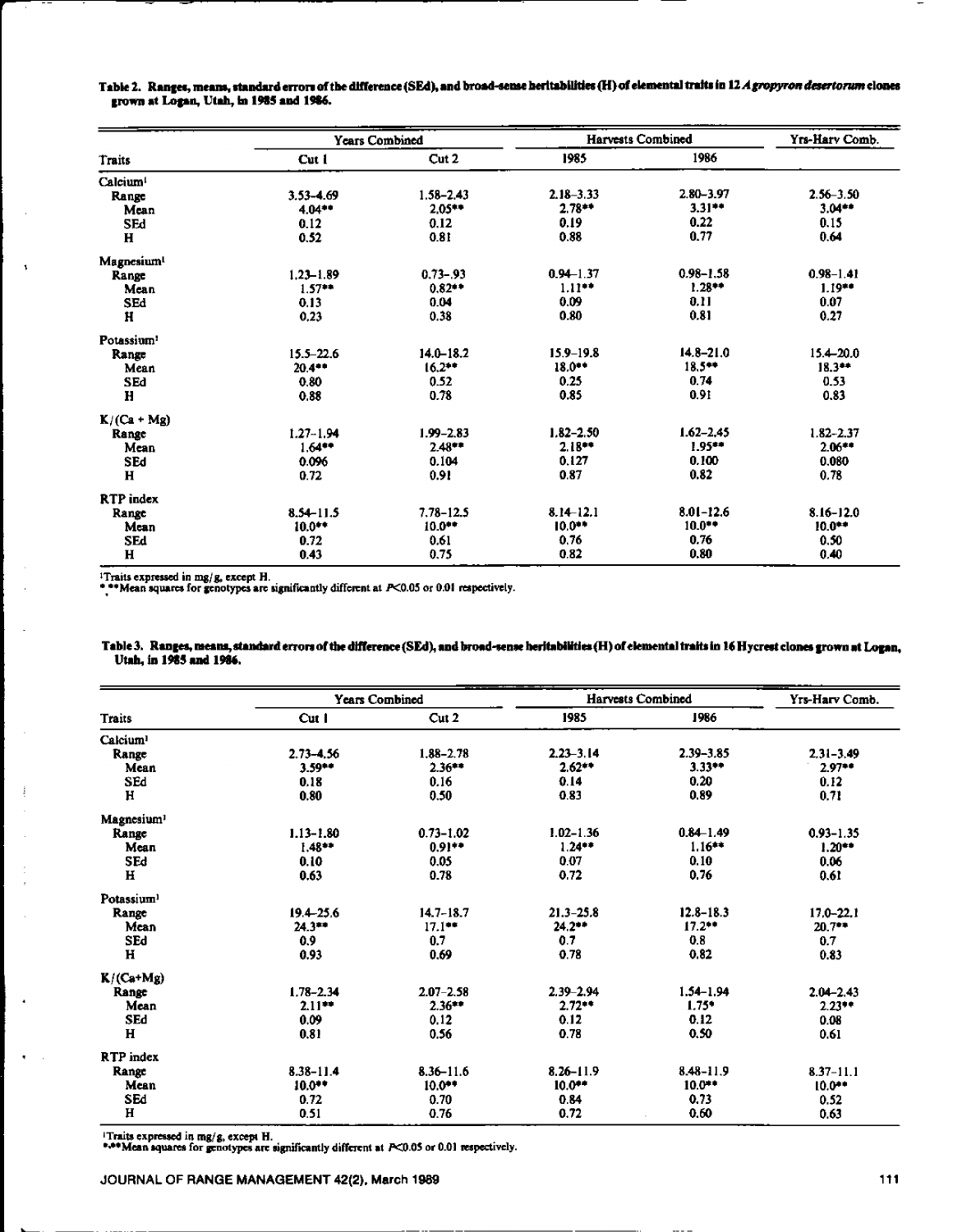|                                   | fable 4. Correlations among Ca, Mg, K, K/(Ca + Mg) and index values for Agropyron desertorum (upper right) and Hycrest (lower left) populations |
|-----------------------------------|-------------------------------------------------------------------------------------------------------------------------------------------------|
| combined over years. <sup>1</sup> |                                                                                                                                                 |

|                             |          |            |           |           | K          | <b>RTP</b> |
|-----------------------------|----------|------------|-----------|-----------|------------|------------|
|                             | Harvest  | Ca         | Mg        | K         | $(Ca+MG)$  | index      |
| Ca                          |          |            | $0.77**$  | 0.14      | $-0.77**$  | 0.75       |
|                             |          |            | $0.43***$ | $0.24**$  | $-0.69**$  | $0.60**$   |
|                             | Combined |            | $0.89**$  | $0.63***$ | $-0.88$    | $0.38**$   |
| Mg                          |          | $0.41**$   |           | $0.32**$  | $-0.64**$  | $0.83**$   |
|                             |          | $0.51**$   |           | $0.37**$  | $-0.38***$ | $0.73**$   |
|                             | Combined | $0.72***$  |           | $0.66***$ | $-0.78**$  | $0.46**$   |
| K                           |          | $-0.23**$  | $0.43**$  |           | $0.41***$  | $-0.06$    |
|                             |          | $-0.15$ *  | $0.29***$ |           | $0.43**$   | $-0.15$    |
|                             | Combined | $0.29***$  | $0.66***$ |           | $-0.29**$  | $-0.07$    |
| K                           |          | $-0.63**$  | 0.05      | $0.87**$  |            | $-0.77**$  |
| $(\overline{\text{Ca+Mg}})$ |          | $-0.85$    | $-0.43**$ | $0.56**$  |            | $-0.82**$  |
|                             | Combined | $-0.66$ ** | $-0.22$   | 0.47      |            | $-0.54**$  |
| <b>RTP</b>                  |          | $0.64**$   | $0.79**$  | $-0.04$   | $-0.43$    |            |
| index                       |          | $0.50***$  | $0.90**$  | 0.08      | $-0.53**$  |            |
|                             | Combined | $0.42**$   | $0.52**$  | 0.01      | $-0.46***$ |            |

In = 144 for individual and 288 for combined harvest of *A. desertorum, n* = 192 for individual and 384 for combined harvest of Hycrest. \*\*\* Significant at P<0.05 and P<0.01, respectively.

In general, more than 50% of the phenotypic variance among clones in the 2 populations was due to genetic effects, even when considered over years and harvests. Broad-sense heritabilities (H) ranged from 0.27 to 0.83 in Agdes and 0.61 to 0.83 in Hycrest for the analyses combined over years and harvests (Table 2, 3). Heritabilities of Mg were much lower for Agdes in the analyses combined over years within each harvest than comparable values obtained from the analyses for each year combined over harvests (Table 2). This can be explained, at least partially, because years were considered as random variables while harvests were treated as fixed in the computation of the genetic variance among clones. Heritabilities are big enough that selection for RTP would be effective in both populations, especially Hycrest.

Correlations among the 5 traits were computed from data combined over the 2 years (Table 4). Magnesium was significantly (P<0.01) and positively correlated with Ca in both the Agdes *=* 0.89) and Hycrest *(r =* 0.72) populations. Magnesium was more closely associated with K *(r =* 0.66 and 0.66) than was Ca *(r =* 0.63 and 0.23) in the 2 respective populations. The  $K/(Ca + Me)$  ratio was negatively related to Mg and Ca and positively to the K values. The correlations of K with the ratio in each of the Agdes harvests were positive *(r =* **0.41** and 0.43). However, K levels were only slightly less in the second than the first harvest whereas Ca and Mg levels were much less. This resulted in a small negative correlation *(r =* -0.29) between the ratio and K levels. Similar shifts in regression slopes occurred between Ca and K in Hycrest.

The RTP index was significantly correlated with Mg, Ca, and the  $K/(Ca + Mg)$  ratio but not with K (Table 4). Simple and stepwise multiple regression of the RTP index against the other elements illustrated that Mg accounted for 21 and 27% of the variation in the RTP of Agdes and Hycrest, respectively. Potassium was the second most important parameter which, including Mg, accounted for 33 and 49% of the variation in RTP in the 2 populations, respectively. Regressing the RTP index against Mg, Ca, K, and the  $K/(Ca + Mg)$  data accounted for 42 and 51% of the variability in the RTP index in the Agdes and Hycrest populations, respectively. Variation in the Mg:K, Ca:K, and Mg:Ca values plus the biological and analytical errors were responsible for the remaining variability in the RTP values. Thus, the RTP index seems most sensitive to variability in Mg and, to a lesser extent, to that in K concentrations in these 2 populations. Examining the correlations among elemental parameters in other populations would be useful in determining the value of the RTP index.

#### **Conclusions**

A.

A wide range in genetic variability and values for heritability were measured for ion uptake in these *Agropyrons.* Developing germplasm with higher Mg concentrations is a realistic goal to reduce the grass tetany potential of this genus. However, mineral elements are not inherited independently of each other. Genetic increases in Mg will likely be accompanied by increases in Ca, a positive response, and by slight increases in K, a negative response. The present studies were not designed to derive estimates of narrow-sense heritabilities or the proportion of the genetic variance that is conditioned by additive effects. Research is underway to determine these values and to test genetic gains in progenies of selected plants. The relationships between the RTP index and traits such as seedling establishment, drought tolerance, winter hardiness, insect and disease tolerance, forage yield, and forage quality must also be assessed.

#### **Literature Cited**

- Asay, **K.H., D.R. Dewey, F.B. Gomm, W.H.** Horton, and **K.B. Jensen.** 1916. Genetic progress through hybridization of induced and natural tetraploids in crested wheatgrass. J. Range Manage. 39:261-263.
- **Buckner, R.C., P.11. Burnes, ll, P.L. Cornelius,** L.P. **Bush, and J.E. Leg**gett. 1981. Genetic variability and heritability of certain forage quality and mineral constituents in *Lolium-Feanica* hybrid derivatives. Crop Sci. 21:419-423.
- Burton, G.W., and **E.H. DeVane.** 1953. Estimating heritability in tall fescue *(Fessuca neunclinacea)* from replicated clonal material. Agron. J. 45:478-481.
- Clark, **R.B. 1913.** Plant genotype differences in the uptake, translocation, accumulation and use of mineral elements required for plant growth. Plant and Soil 72:175-196.
- Cooper, J.P. 1973. Genetic variation in herbage constituents. p. 379-417. In: G.W. Butler and R.W. Bailey (eds.). Chemistry and biochemistry of herbage, Vol. 2. Academic Press, New York.
- Hides, D.H., and T.A. Thomas. 1981. Variation in the magnesium content of grasses and its improvement by selection. *I.* Sci. Food Agr. 32:990-991.
- **Hovin, A.W., T.L. Tew, and R.E. Stucker.** 1971. Genetic variability for mineral elements in reed canarygmss. Crop Sci. 18:423-427.
- Kemp, A., **and M.L.** 't Hart. 1957. Grass tetany in grazing milking cows. Neth. J. Agr. Sci. 5:4-17.
- **Mayland, H.F. 1916.** Factors affecting yield and nutritional quality of crested wheatgrass. p. 215-266. *In:* K.L. Johnson (ed.). Crested wheatgrass: its values, problems and myths; Utah State Univ., Logan, Utah.
- Mayland, H.F. 1988. Grass tetany. p. 511-523, 530-531. In: D.C. Church (ed.). The ruminant animal: its nutrition and physiology. Prentice-Hall Publ. Englewood Cliffs, New Jersey.

JOURNAL OF RANGE MANAGEMENT 42(2), March 1989